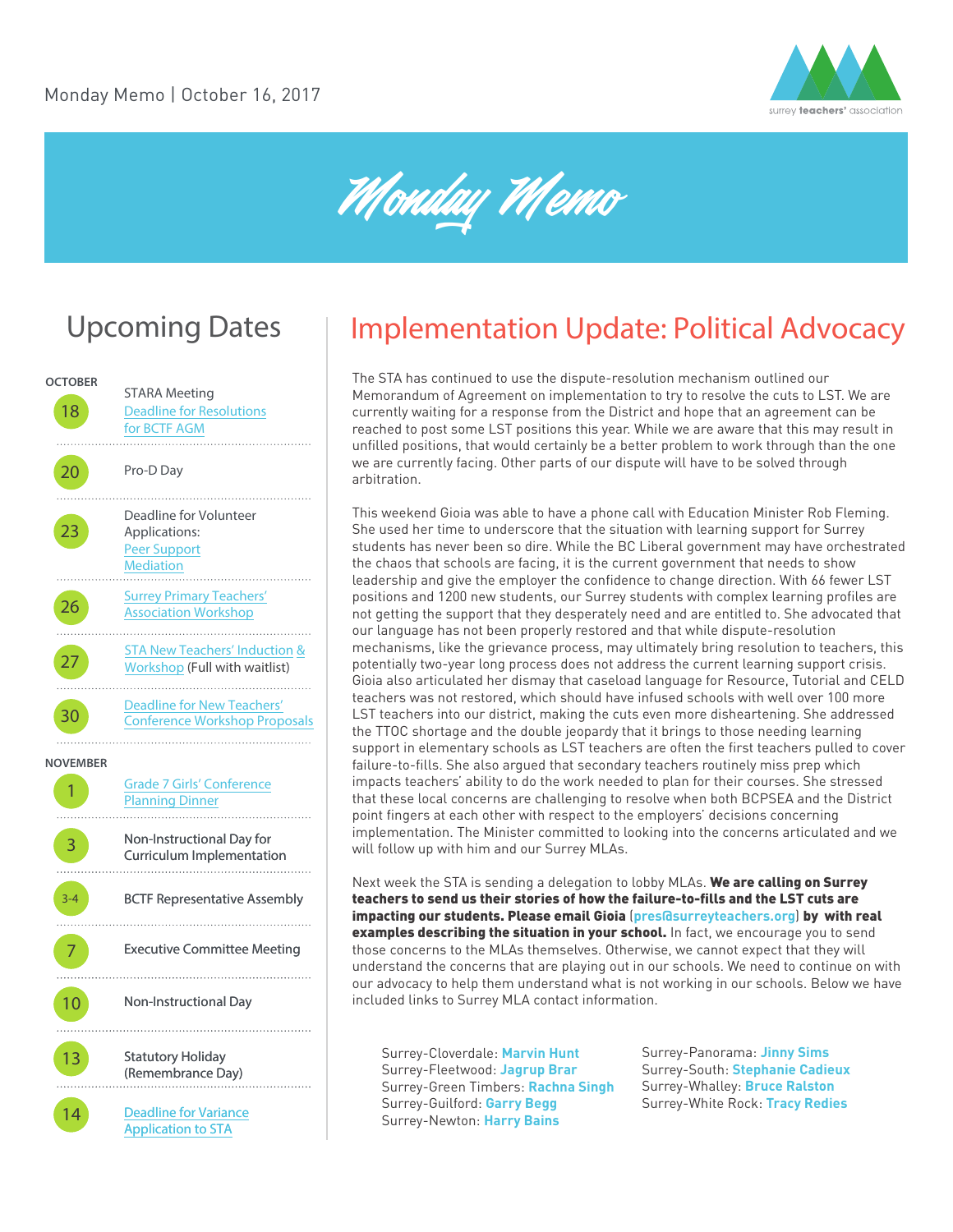Staff Reps! We still need your help!

As we work to ensure that the test of 'Best Efforts' have been made to restore our class size and composition language, we need data. For those who were able to come to staff rep training, this helped train you to do this work. We're asking for Staff Reps to gather the necessary data, and have conversations to determine if 'best efforts' were made at your school. We know that we're asking a lot of you, and to help you help us we are giving you a package which provides some structure to help carry out this work. If you came to the training in the last two weeks you will have received this package. If no rep from your school attended on the days we handed it out, we are sending the forms by email, and the data in the courier. We are also offering release time (1 day for schools with up to 600 students, 1.5 days for 601-1200 students, and up to 2 days for 1201+ students). If more time is required to complete this important work, please contact Gioia directly: **pres@surreyteachers.org**

*Please note that we have an important clarification to our instructions about the information we want you to gather at your schools. Please see the attachment to the Monday Memo.* 



A challenge for secondary teachers last year was the District's decision to run classes right to the end of each semester, leaving only one day for semester turnaround, and one day before the admin day in June for semester completion. This decision resulted in enormous stress for teachers and students. The STA engaged in advocacy with the District throughout last year, sharing the impact of this change in scheduling, and urging different solutions.

Fortunately, the District is going in a different direction this year. There will be two days (Jan. 25 and 26) for semester turnaround, and four days (June 25-28) at the end of the year. Schools will be open, and instruction will be offered, but students will not be required to attend. The time can be used for things like portfolio conferences, writing exams, rewriting exams, finishing projects or assessments, supporting students' goals as identified in their IEPs, improving their grades or extending learning.

### FSA: School Trustees Advocate for Privacy

Just a few short weeks ago, teachers were asked to distribute letters to parents of children in Grades 4 + 7, advocating for their exemption from the controversial Foundation Skills Assessment. This time, the BC School Trustees Association has written to the Government, asking that the results be kept confidential due to the harmful effects of the rankings. Hopefully, with continued advocacy, the government will do away with future FSA's all together! **[READ MORE HERE](https://globalnews.ca/news/3796174/b-c-school-trustees-urge-education-minister-to-hide-standardized-test-results/)**

### "Best Efforts" Conversations **Hey New Teacher (and TTOCs!)**

### Sick Leave

Hey new teacher! Congratulations on earning your FIRST contract!!!

If you were previously a TTOC in Surrey, make sure you check your end of month paystub very carefully. TTOCs in Surrey who have worked more than 20 cumulative days earn sick day credits for each day worked! The credits get banked, and are equivalent to roughly 1 sick day per every 13 days worked. When you get a continuing contract, your "TTOC sick leave bank" should be transferred to your "contract sick leave bank." Mistakes are known to happen, so it's important to check for accuracy. If you believe you have not been credited with the correct number of sick days, please contact the payroll department. Any questions? Contact Mark Keelan at **grieve@surreyteachers.org**.

### Annual Incremental Increases

Your pay increment (step level) is based on your teaching experience. Contract teachers move up one step on the pay scale after 10 months of full-time experience. Incremental increases take place automatically on September 1 and January 1 each year.

TTOCs are also eligible to move up the pay scale based on their experience: 17 days of TTOC experience equals one month of contract experience. If you have received a contract this year, and have TTOC experience accumulated, you can complete a form asking Payroll to convert TTOC experience to contract experience, because the combination of the two might make you eligible for an incremental increase on January 1. Payroll will not do this unless you request that your TTOC days and contract months bemerged. If you are a part-time contract teacher AND you work occasionally as a TTOC, you are also eligible to convert your accumulated TTOC experience to contract experience.

*For example: Jack Smith teaches three days per week at an elementary school in a contract assignment. On Thursdays and Fridays, he TTOCs. Jack has 70 days of TTOC experience accrued in his TTOC experience bank. He also has 7 months of contract teacher experience accrued. On June 30, 2015, Jack applied to have his TTOC experience transferred to his contract teacher bank. The 70 days Jack has accrued will be converted to months by dividing by 17. 70 divided by 17 is 4 whole months with 2 days remaining. The four months will be transferred to Jack's contract teacher bank and the 2 days will remain in his TTOC bank. Jack will now have 11 months in his contract teacher experience bank. This means that on September 1, 2015, Jack will move from Step 0 on the salary grid to Step 1. Jack will be able to transfer his TTOC experience twice per year.* 

The next incremental increase will be January 1, 2018. Contract teachers should have their form (see attachment) into Payroll, no later than November 15, 2017 in order to receive an increase on January 1, 2018. If there's any confusion, or you have questions, please contact Mark Keelan at the **grieve@surreyteachers.org**.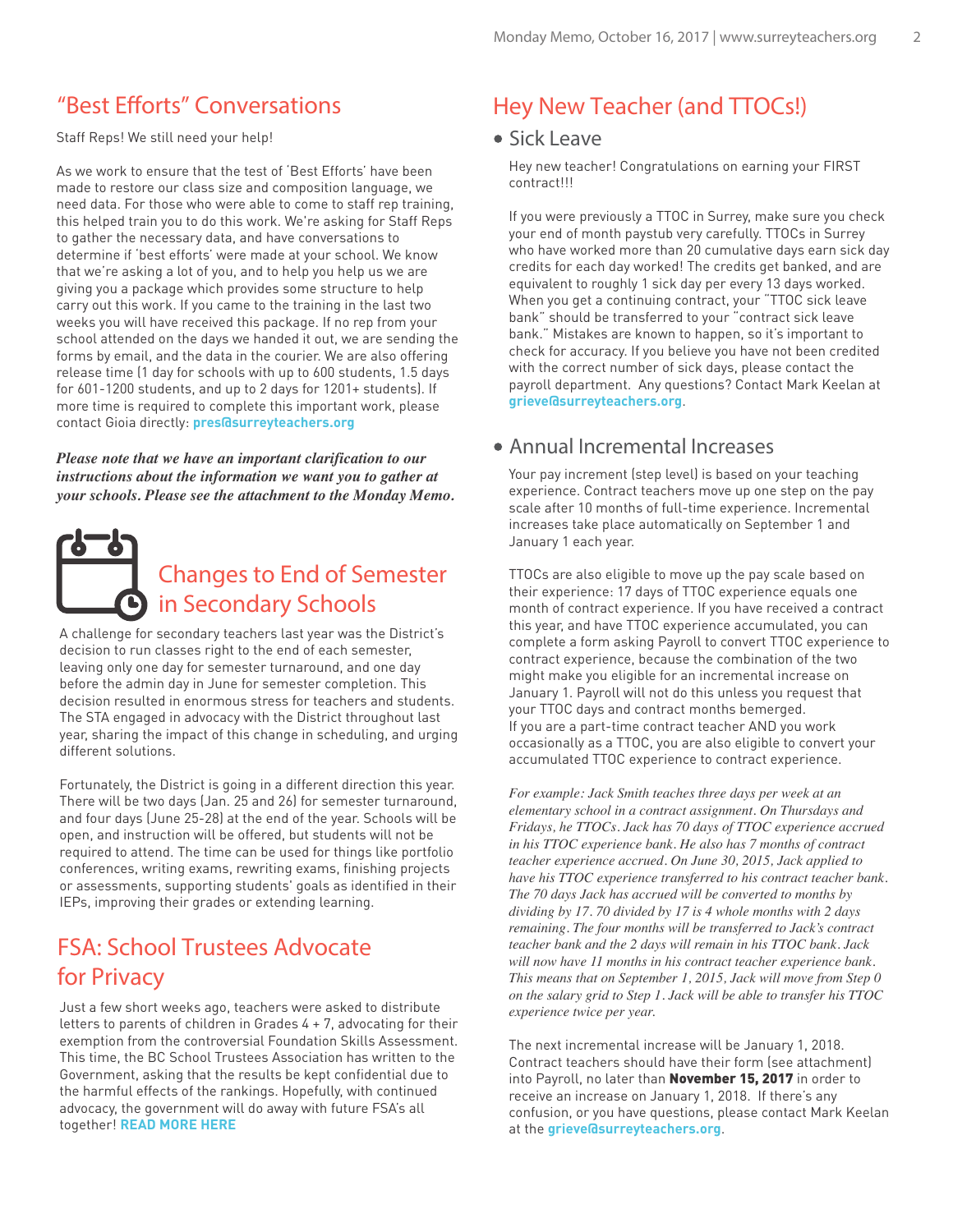# Lessons on Empathy, Inclusion, and Open-Mindedness Social Justice

Did you know that most LGBTQ staff, students, and students who are perceived as LGBTQ feel unsafe at school? If their lives are not portrayed positively in the curriculum and in school life, they will suffer socially, emotionally and academically.

The BCTF collaborated on the SOGI 123 curriculum, which is supported by the Surrey School District, and we are proud of the lessons developed. We are also proud to know that Surrey teachers are using them in their classrooms, and doing good work to build empathy and understanding amongst students. LGBTQ rights are human rights, and being able to put ourselves in the shoes of another helps build awareness of each other's struggles and ultimately will help build safer, more inclusive environments for everyone. It is unfortunate that there are still people and groups who are not open to understanding this.

On Oct. 3rd, the *Surrey Now-Leader* published a response by District Spokesperson, Doug Strachan, to a letter their news office received from an angry parent of a student at Johnston Heights Secondary. Strachan supported the teacher's lesson on open-mindedness and reiterated that the District has yet to receive any direct complaints. The article can be **[READ, IN FULL,](https://www.surreynowleader.com/news/surrey-grade-8-lesson-on-open-mindedness-draws-fire)  [HERE](https://www.surreynowleader.com/news/surrey-grade-8-lesson-on-open-mindedness-draws-fire)**.

We are pleased to see that the District is supporting the SOGI 123 curriculum. In 2012, an STA/District working group was struck to draft the discrete regulation on Sexual Orientation and Gender Identity, and has been working together since its adoption in 2013 to make it meaningful for teachers and students. This year, we have struck another working group to help ensure that the implementation of this regulation is clear and robust, so teachers can feel certain that their employer will support them when situations like this come up.

Teachers are also protected by the non-discrimination clause in the collective agreement and by the *BC Human Rights Code*, and are entitled to a safe and harassment-free workplace. If you experience a hostile response to teaching this subject matter in your classrooms, from students or parents, please speak with your administrator and contact the STA for support.



### Grade 7 Girls' Conference

Attention all GRADE 7 teachers! The Status of Women Committee is planning the Grade 7 Girls' Conference. We would love to hear your suggestions and ideas for making this year's conference a success. We will be hosting a dinner for Grade 7 teachers on Nov. 1st, at 4:00pm in the STA Office. If you are interested in attending, please **[SIGN UP HERE](https://girlsconferenceplanningdinner-20171101.eventbrite.ca)**.

# Friday, October 20th is a Provincial Pro-D Day Pro-D News

Just because the PSA Super Conference is sold out, it doesn't mean you're out of luck for this Friday's Pro-D. Last week's Monday Memo offered a variety of suggestions from the BCTF, UBC, and the Vancouver Writers Festival. This Friday's Pro-D is a teacher-directed day, which means that you, as a professional, have the option to decide what kind of Professional Development will best serve you. The crucial criterion is that you are spending your day engaging in some kind of professional development; not planning, marking, arranging your classroom etc. Why not spend the day collaborating with a colleague, or figuring out ways to implement more First People's principles into your course?

Additionally, the BCTF releases a monthly newsletter with upcoming Pro-D opportunities. Bookmark this link for future reference: **https://bctf.ca/publications.aspx?id=35947** Of note:

- UBC MOOC on Reconciliation starts on Oct. 17th!
- FrancoFun bootcamp at SFU, Nov 24-26
- Teachers' Night Out at Science World, Jan. 25
- School Garden Ecology at VanDusen, Feb. 23



## Surrey Primary Teachers' Association: Workshop October 26th

Surrey Primary Teachers Association is having their first workshop of the year on Thursday, October 26h at Sullivan Hall from 3:45 - 7:00 p.m.

Dinner/snacks/door prizes are included. Michelle Hikida, Richmond SD#38, will be presenting "Inquiry in the Primary Classroom." She will be talking about the different types of inquiry, provocations, and discussing a multitude of examples. Amazing insight and ideas that you can put to work in your classroom right away. To register, please go to: **www.spta36.weebly.com/workshops**